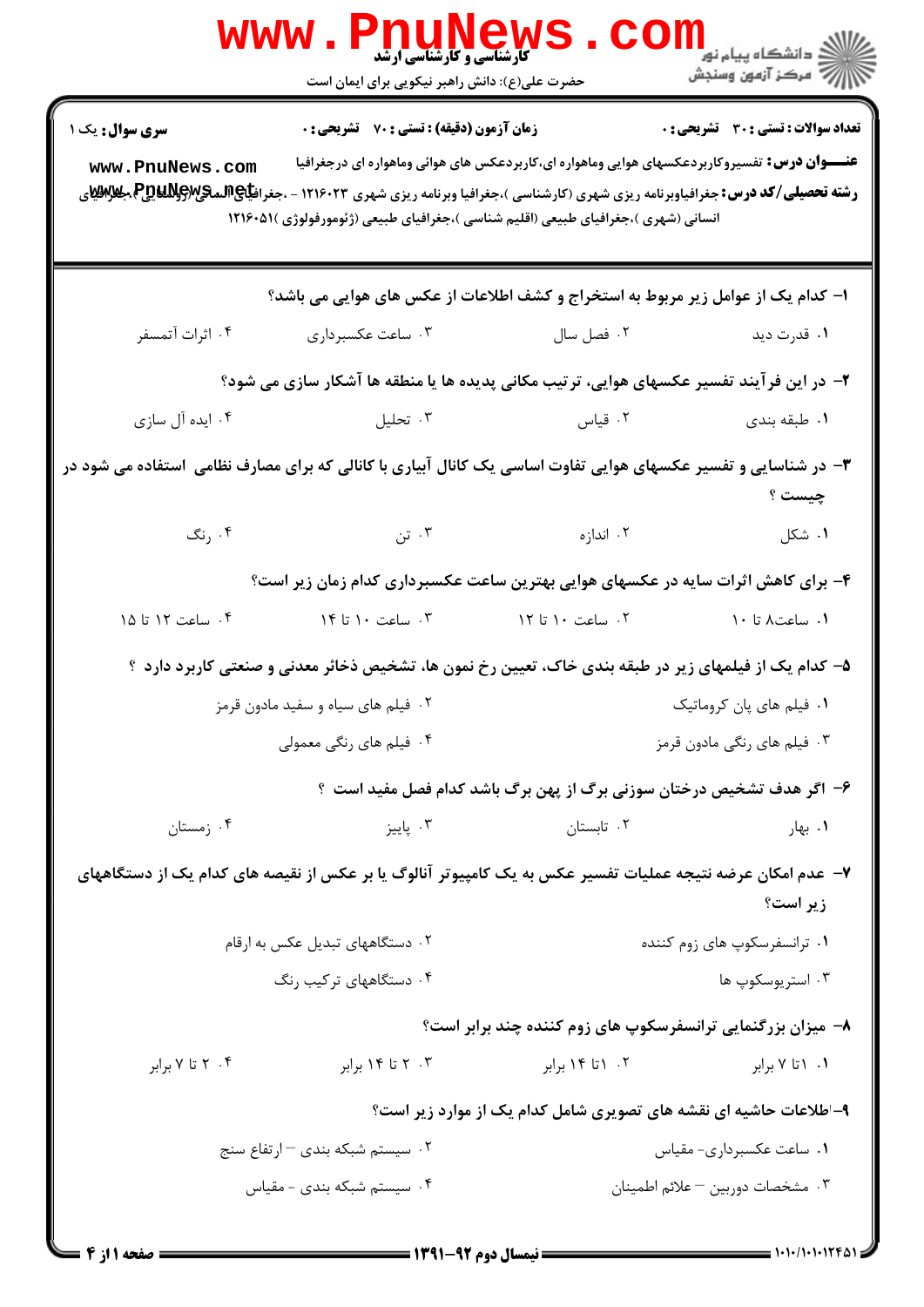| تعداد سوالات : تستى : 30 - تشريحي : 0                     |              | <b>زمان آزمون (دقیقه) : تستی : 70 قشریحی : 0</b>                                                                                                                                           | <b>سری سوال : ۱ یک</b>                                                                                                                                                                                                                                                      |  |
|-----------------------------------------------------------|--------------|--------------------------------------------------------------------------------------------------------------------------------------------------------------------------------------------|-----------------------------------------------------------------------------------------------------------------------------------------------------------------------------------------------------------------------------------------------------------------------------|--|
|                                                           |              | <b>عنـــوان درس:</b> تفسیروکاربردعکسهای هوایی وماهواره ای،کاربردعکس های هوائی وماهواره ای درجغرافیا<br>انسانی (شهری )،جغرافیای طبیعی (اقلیم شناسی )،جغرافیای طبیعی (ژئومورفولوژی )۱۲۱۶۰۵۱۱ | www.PnuNews.com<br><b>رشته تحصیلی/کد درس:</b> جغرافیاوبرنامه ریزی شهری (کارشناسی )،جغرافیا وبرنامه ریزی شهری ۱۲۱۶۰۲۳ - ،جغراف <b>یاچAیمیتچAپیچ</b> A ج <b>غزایتچ</b><br><b>دشته تحصیلی/کد درس:</b> جغرافیاوبرنامه ریزی شهری (کارشناسی )،جغرافیا وبرنامه ریزی شهری ۱۲۱۶۰۲۳ - |  |
|                                                           |              | <b>۱۰</b> برای ترسیم شبکه بندی جغرافیایی بر روی نقشه های تصویری از کدام مورد زیر استفاده می شود؟                                                                                           |                                                                                                                                                                                                                                                                             |  |
| ٠١ مختصات جغرافيايي                                       |              | ۰۲ مختصات نوشته شده حاشيه تصوير                                                                                                                                                            |                                                                                                                                                                                                                                                                             |  |
| ۰۳ مقیاس نوشته شده بر حاشیه نقشه                          |              | ۰۴ استفاده از علائم قراردادی روی تصویر                                                                                                                                                     |                                                                                                                                                                                                                                                                             |  |
|                                                           |              | 1۱- بهترین و آسانترین راه تشخیص ناهمواری یک منطقه بررسی کدام یک از عوارض زیر است؟                                                                                                          |                                                                                                                                                                                                                                                                             |  |
| ٠١ سايه عوارض                                             | ۰۲ شکل عوارض | ۰۳ رنگ عوارض                                                                                                                                                                               | ۰۴ اندازه عوارض                                                                                                                                                                                                                                                             |  |
| ۱۲– این نوع شبکه زهکشی مخصوص طبقات چین خورده است؟         |              |                                                                                                                                                                                            |                                                                                                                                                                                                                                                                             |  |
| ۰۱ شبکه زهکشی شعاعی                                       |              | ۰۲ شبکه زهکشی همگرا                                                                                                                                                                        |                                                                                                                                                                                                                                                                             |  |
| ۰۳ شبکه زهکشی داربستی                                     |              | ۰۴ شبکه زهکشی درختی                                                                                                                                                                        |                                                                                                                                                                                                                                                                             |  |
|                                                           |              | ۱۳- سنگهای بازالت و آندزیت از انواع معروف کدام یک از گروههای سنگی زیر می باشند؟                                                                                                            |                                                                                                                                                                                                                                                                             |  |
| ۰۱ سنگهای رسوبی                                           |              | ۰۲ سنگهای آذرین درونی                                                                                                                                                                      |                                                                                                                                                                                                                                                                             |  |
| ۰۳ سنگهای آذرین بیرونی                                    |              | ۰۴ سنگهای دگرگونی                                                                                                                                                                          |                                                                                                                                                                                                                                                                             |  |
| ۱۴- لایه لایه بودن از ویژگیهای کدام یک از سنگهای زیر است؟ |              |                                                                                                                                                                                            |                                                                                                                                                                                                                                                                             |  |
| ۰۱ سنگهای رسوبی                                           |              | ۰۲ سنگهای آذرین درونی                                                                                                                                                                      |                                                                                                                                                                                                                                                                             |  |
| ۰۳ سنگهای آذرین بیرونی                                    |              | ۰۴ سنگهای دگر گونی                                                                                                                                                                         |                                                                                                                                                                                                                                                                             |  |
| 15- اندازه ذرات ماسه کدام صورت زیر است؟                   |              |                                                                                                                                                                                            |                                                                                                                                                                                                                                                                             |  |
| ۰۱ کوچکتر از۰۰۰۲۰ میلی متر                                |              | ۰۲ بزرگتر از ۰/۰۰۲ میلی متر                                                                                                                                                                |                                                                                                                                                                                                                                                                             |  |
| ۰/۰۰۲ بین ۰/۰۰۲ تا ۰/۰۵ میلی متر                          |              |                                                                                                                                                                                            | ۰/۰۵ ۰۴ تا ۲ میلی متر                                                                                                                                                                                                                                                       |  |
| ۱۶- این افق خاک از مواد آلی تشکیل شده و رنگی تیره دارد؟   |              |                                                                                                                                                                                            |                                                                                                                                                                                                                                                                             |  |
| ۰۱ افق A1                                                 | ۰۲ افقز O    | $B_{\alpha}$ 1. افق، $\mathcal{F}$                                                                                                                                                         | $C_i$ افق $\cdot$ ۴                                                                                                                                                                                                                                                         |  |
|                                                           |              | ۱۷– یکی از معیارهای مفیدی است که مستقیماً در تشخیص پوششهای گیاهی در عکسهای هوایی به کار می رود؟                                                                                            |                                                                                                                                                                                                                                                                             |  |
| ٠١. سايه                                                  | ۰۲ شکل       | ۰۳ نگ<br>۰۴ اندا; ه                                                                                                                                                                        |                                                                                                                                                                                                                                                                             |  |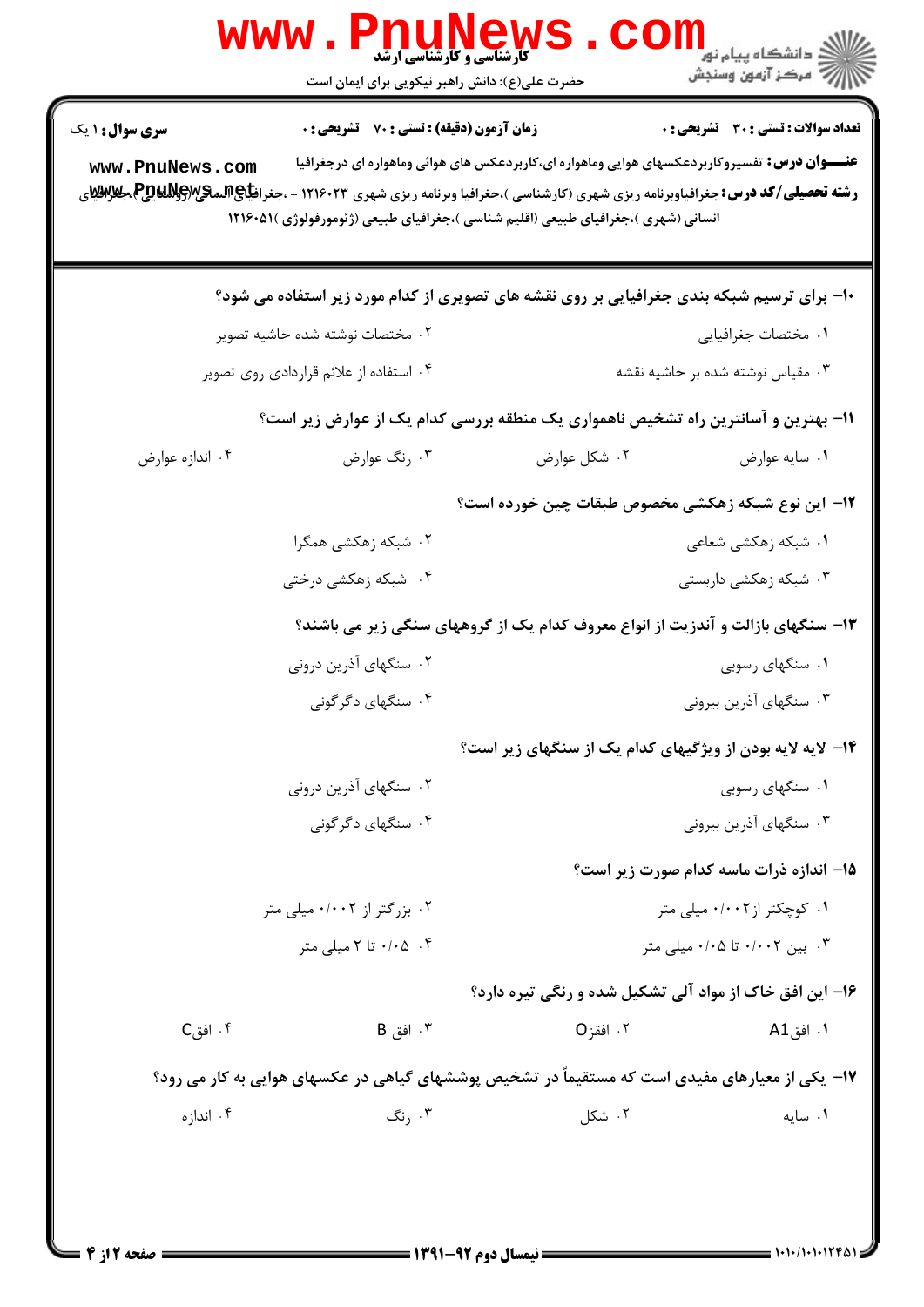| <b>تعداد سوالات : تستی : 30 ٪ تشریحی : 0</b> |                                                                             | <b>زمان آزمون (دقیقه) : تستی : 70 قشریحی : 0</b>                                                                                                                                                                                                                                                                                                        | <b>سری سوال :</b> ۱ یک |
|----------------------------------------------|-----------------------------------------------------------------------------|---------------------------------------------------------------------------------------------------------------------------------------------------------------------------------------------------------------------------------------------------------------------------------------------------------------------------------------------------------|------------------------|
|                                              |                                                                             | <b>عنـــوان درس:</b> تفسیروکاربردعکسهای هوایی وماهواره ای،کاربردعکس های هوائی وماهواره ای درجغرافیا<br><b>رشته تحصیلی/کد درس:</b> جغرافیاوبرنامه ریزی شهری (کارشناسی )،جغرافیا وبرنامه ریزی شهری ۱۲۱۶۰۲۳ - ،جغراف <b>یاچالیماتیپالچاله پولاییچا مجلازالیا ی</b><br>انسانی (شهری )،جغرافیای طبیعی (اقلیم شناسی )،جغرافیای طبیعی (ژئومورفولوژی )۱۲۱۶۰۵۱ ( | www.PnuNews.com        |
| است؟                                         |                                                                             | ۱۸− تقسیم بندی شهر به بخش مرکزی شهر، منطقه قدیمی شهر ، منطقه جدید شهر چه نوع تقسیم بندی در شهرهای ایران                                                                                                                                                                                                                                                 |                        |
| ۰۱ آرایش مکانی شهر                           | ۰۲ ساختار شهر                                                               | ۰۳ کاربری شهر                                                                                                                                                                                                                                                                                                                                           | ۰۴ دگرگونی شهر         |
|                                              |                                                                             | ۱۹- بهترین نشانه تعیین طبقات ساختمانها از روی عکس هوایی به خصوص اگر کمی مایل باشد کدام گزینه است؟                                                                                                                                                                                                                                                       |                        |
| ٠١ ارتفاع ساختمان                            |                                                                             | ۰۲ ردیفهای پنجره ها                                                                                                                                                                                                                                                                                                                                     |                        |
| ۰۳ مقایسه با ساختمانهای مجاور                |                                                                             | ۰۴ مقایسه با عوارض دیگر مثل تیر برق                                                                                                                                                                                                                                                                                                                     |                        |
|                                              | ۲۰- معیار شناسایی بازار های سرپوشیده در عکسهای هوایی کدام است؟              |                                                                                                                                                                                                                                                                                                                                                         |                        |
| ۰۱ پنجره های شیشه ای روی سقف                 |                                                                             | ۰۲ پشت بام موزائیک شده                                                                                                                                                                                                                                                                                                                                  |                        |
| ۰۳ پشت بام موزائیک نشده                      |                                                                             | ۰۴ وجود گنبدهای کوچک                                                                                                                                                                                                                                                                                                                                    |                        |
|                                              | <b>۲۱</b> – کدام یک از عوارض شهری زیر در عکسهای هوایی بهتر شناسایی می شوند؟ |                                                                                                                                                                                                                                                                                                                                                         |                        |
| ۰۱ فروشگاهها و مراکز تجاری                   |                                                                             | ۰۲ باشگاهها و استخرهای                                                                                                                                                                                                                                                                                                                                  |                        |
| ۰۳ صنایع سبک                                 |                                                                             | ۰۴ یارکها و میدانها                                                                                                                                                                                                                                                                                                                                     |                        |
| است ؟                                        |                                                                             | ۲۲– تلهای بزرگ مواد زاید،ماشین آلات حفاری، ماشین آلات و یا لوله و تسمه های انتقال مواد از ویژگیهای کدام یک از صنایع                                                                                                                                                                                                                                     |                        |
| ٠١ صنايع تبديلي                              | ٠٢ صنايع استخراجي                                                           | ۰۳ صنایع حرارتی                                                                                                                                                                                                                                                                                                                                         | ۰۴ صنایع تبدیلی        |
|                                              |                                                                             | ۲۳– این صنایع در روی عکسهای هوایی از طریق دودکشهای بلند ، ستون بلند دود و تلهای مواد اولیه ، قابل شناسایی است؟                                                                                                                                                                                                                                          |                        |
| ٠١ معادن استخراج مس                          |                                                                             | ٠٢ كارخانه تصفيه فاضلاب                                                                                                                                                                                                                                                                                                                                 |                        |
| ۰۳ صنایع حرارتی                              |                                                                             | ۰۴ صنایع شیمیایی                                                                                                                                                                                                                                                                                                                                        |                        |
| است؟                                         |                                                                             | ۲۴- بهترین طریق نمایش و ارائه مطالعه روش های به کارگیری اراضی و یا انواع مختلف طرق استفاده از زمین کدام گزینه زیر                                                                                                                                                                                                                                       |                        |
| ۰۱ نقشه                                      | ۰۲ مقاله                                                                    | ۰۳ سمينار                                                                                                                                                                                                                                                                                                                                               | ۰۴ کتاب                |